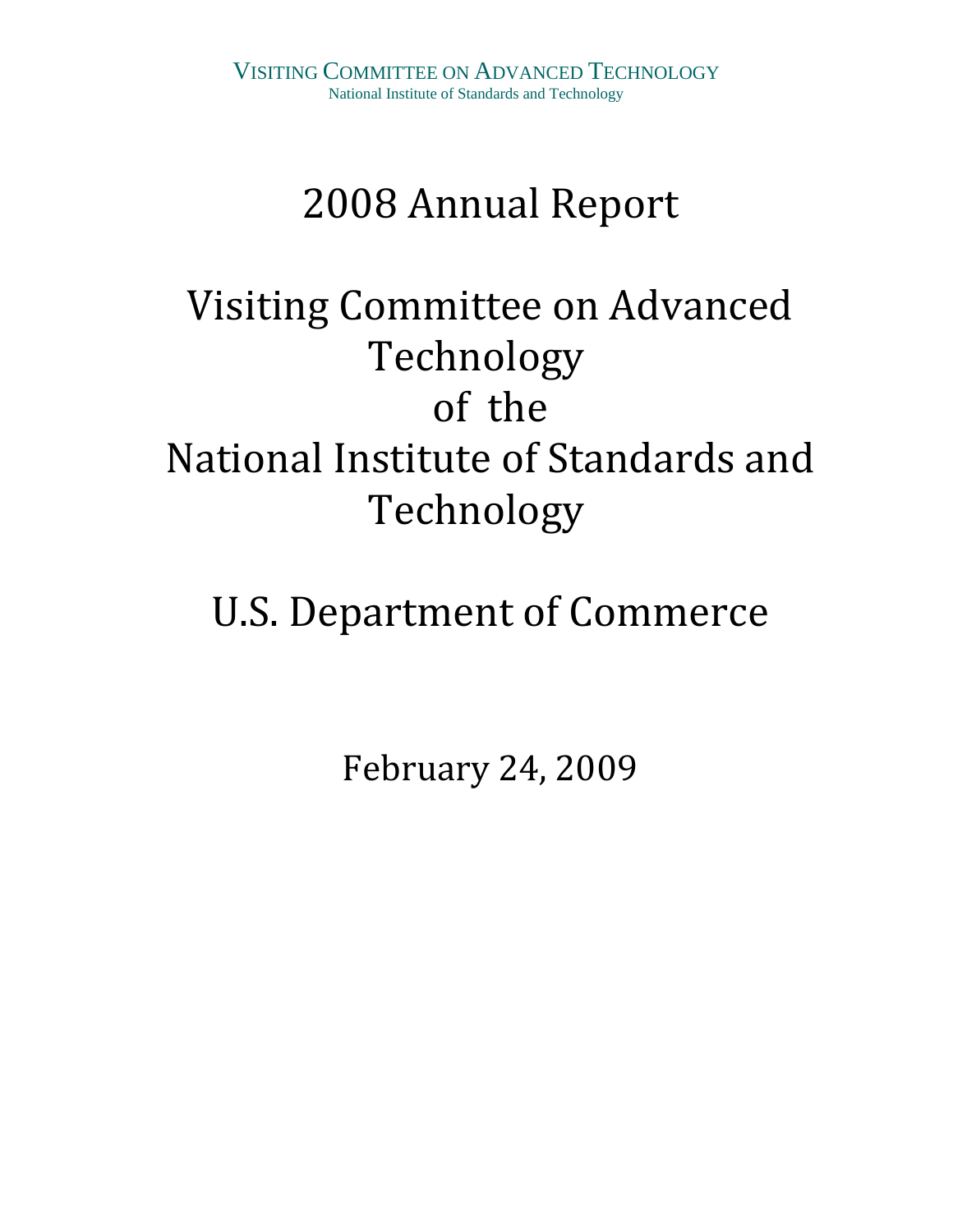#### **Preface**

The Visiting Committee on Advanced Technology (VCAT) of the National Institute of Standards and Technology (NIST) was established in its present form by the Omnibus Trade and Competitiveness Act of 1988 and updated by the America COMPETES Act. The VCAT charter includes reviewing and making recommendations regarding general policy for NIST, its organization, budget and programs within the framework of applicable national policies as set forth by the president and the Congress. In addition, the America COMPETES Act calls for the VCAT to comment on NIST's three-year programmatic plan in its annual report to Congress This 2008 annual report covers March 2008 through the February 2009 meeting.

The Committee reviews the Institute's strategic direction, performance and policies, and provides the Secretary of Commerce, Congress, and other stakeholders with information on the value and relevance of NIST to the U.S. science and technology base and to the economy. Over the past year, the Committee has been active in assessing NIST's progress in the following areas:

- Agency efforts to promote and support U.S. technological innovation and industrial competitiveness
- Strategic planning and performance

The Committee reviews a significant portion of NIST programs through direct discussion with NIST leaders, scientists, and engineers. Reactions and observations are presented candidly to the NIST senior management and other attendees at each meeting. This feedback encourages continuous improvement in key areas in the overall operation. The Committee also visits various NIST laboratories and satellite facilities to discuss the research projects directly with the technical staff. These laboratory tours help the committee assess the impact of NIST research, determine their progress towards meeting the goals of the strategic plan, and the efficacy of the facility infrastructure.

The charter of the Committee provides that the Director of NIST shall appoint the members of the Committee. Members shall be selected on a clear, standardized basis, in accordance with applicable Department of Commerce guidance. Members shall be selected solely on the basis of established records of distinguished service; shall provide representation of a cross-section of traditional and emerging United States industries; and shall be eminent in fields such as business, research, new product development, engineering, labor, education, management consulting, environment, and international relations. No employee of the Federal Government shall serve as a member of the Committee. Members are appointed for staggered three-year terms.

Four new members were appointed to VCAT during 2008: Dr. Peter F. Green (University of Michigan), Dr. Alan I. Taub (General Motors Corporation), Dr. Pradeep K. Khosla (Carnegie Mellon University), and Dr. Ruzena Bajcsy (University of California, Berkeley).

This report highlights the Committee's observations, findings and recommendations. Detailed meeting minutes and presentation materials are available on the NIST web site at [www.nist.gov/director/vcat.](http://www.nist.gov/director/vcat)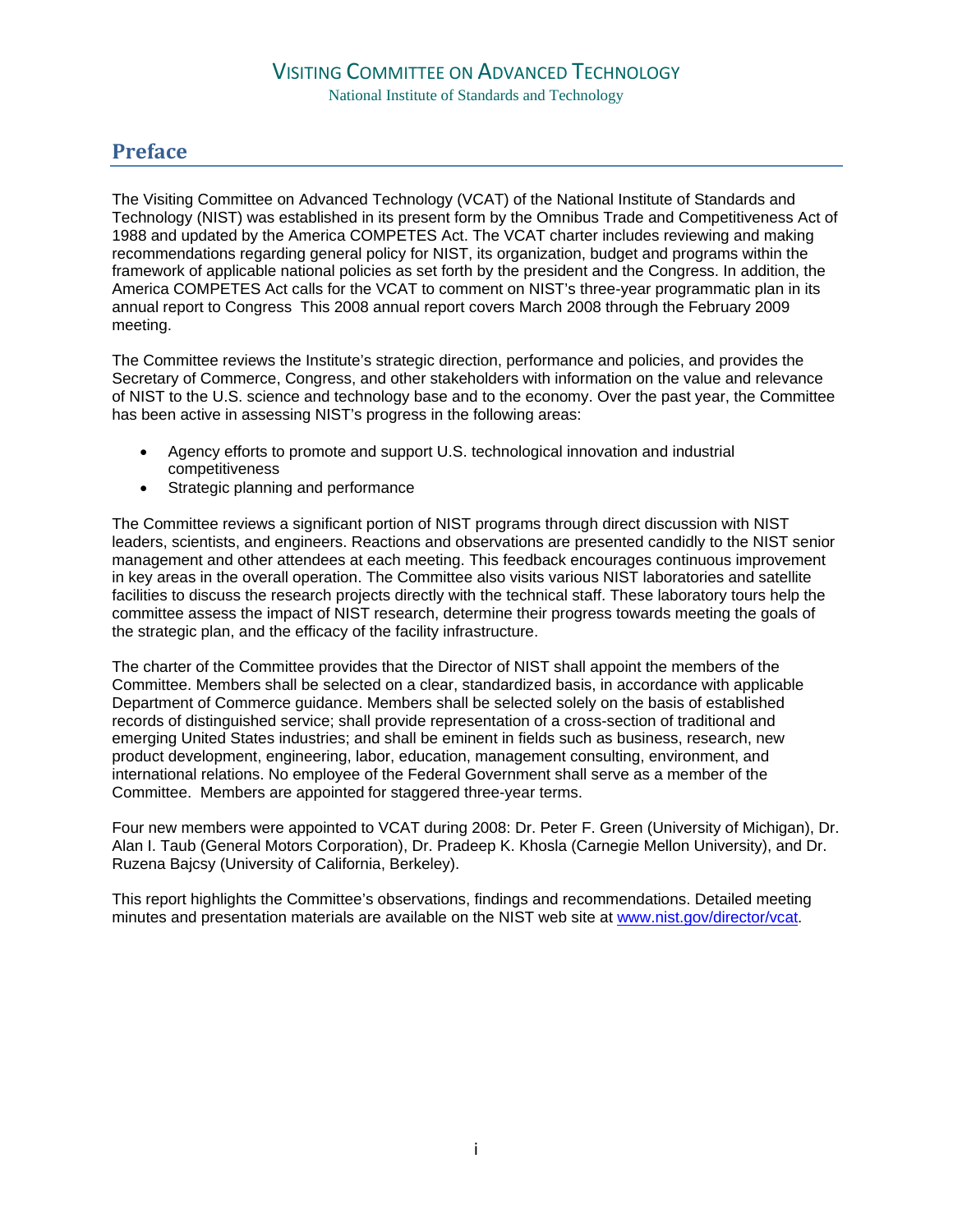## **VCAT Members During the Period Covered by this Report**

| Dr. James W. Serum, Chair                   | Dr. Vinton G. Cerf, Vice Chair     |
|---------------------------------------------|------------------------------------|
| <b>Scitek Ventures</b>                      | Google                             |
| Dr. Thomas M. Baer                          | Dr. Ruzena Bajcsy                  |
| <b>Stanford University</b>                  | University of California, Berkeley |
| Dr. Paul A. Fleury                          | Dr. Peter Green                    |
| <b>Yale University</b>                      | University of Michigan             |
| Dr. Lou Ann Heimbrook                       | Dr. Pradeep Khosla                 |
| Senior Business and Scientific Executive    | <b>Carnegie Mellon University</b>  |
| Dr. Elsa Reichmanis                         | Dr. Alan I. Taub                   |
| Georgia Institute of Technology             | General Motors Corp.               |
| Mr. Robert T. Williams<br>Caterpillar, Inc. |                                    |

## **Table of Contents**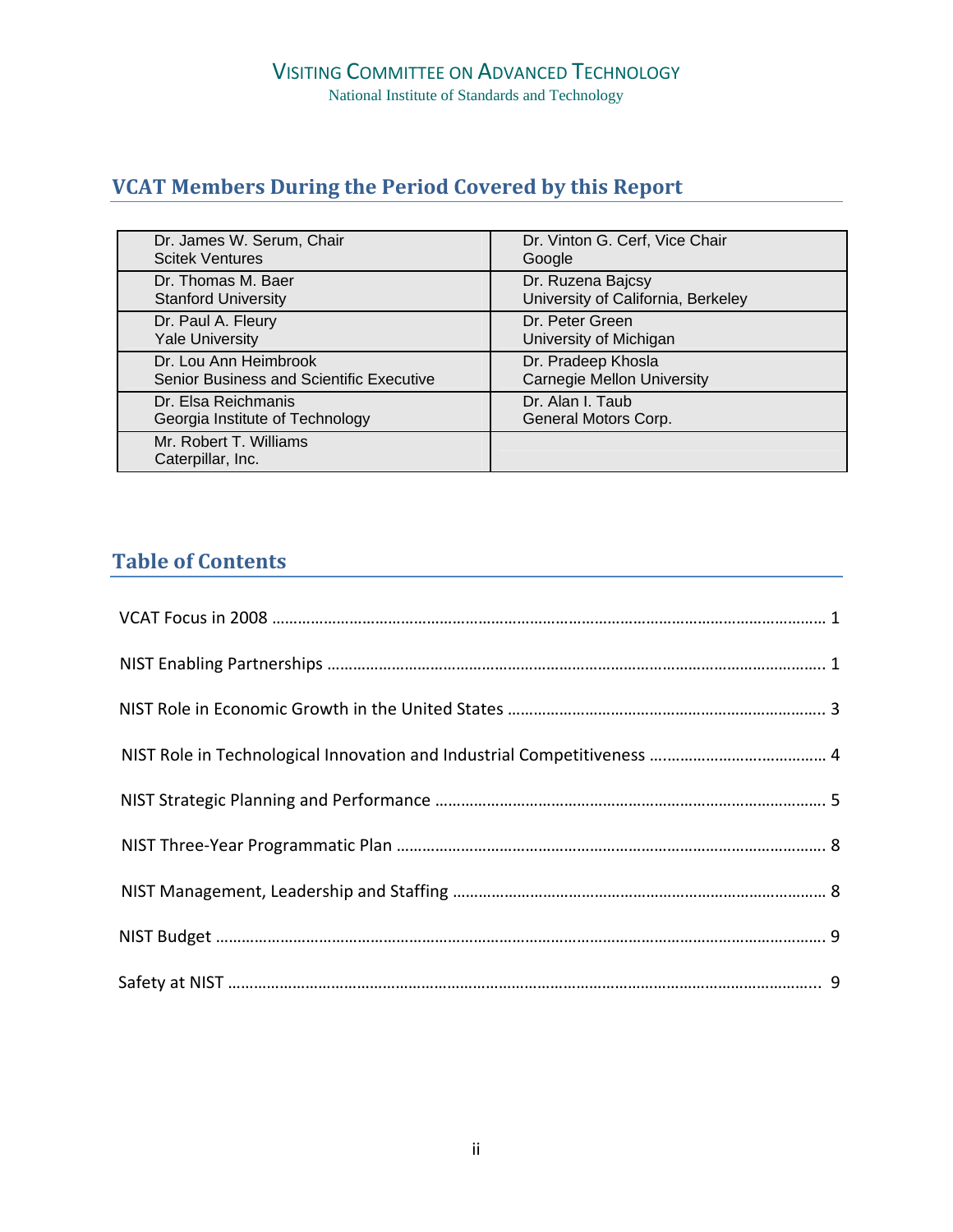National Institute of Standards and Technology

### **VCAT Focus in 2008**

In 2007, the VCAT activities were primarily focused around three critically important industrial segments, namely Bioscience, Nanotechnology and Information Technology. The VCAT created three subcommittees and discussions included both VCAT member experts, members of the NIST staff, and at times representatives from these industries. The 2007 Annual Report describes the results of those reviews. Although these topics remained important for NIST, this past year (2008) the VCAT was asked to participate in a "dialog" on several important questions being considered by the NIST management.

The overarching NIST question to be addressed by VCAT in conjunction with NIST staff was:

#### *"How can NIST best prepare for, deal with and adapt to changes in the scientific and technological enterprise and in the global economy and society in order to continue to effectively meet our mission?"*

Relative to this general question, VCAT was specifically asked to work with the NIST team during its meetings to address the following questions:

- What are the most productive kinds of interactions and relationships between NIST and other institutions – including industry, academia, and state/regional organizations -- in a time of change?
- What steps can NIST take to guard against technological surprise and to ensure that we continually identify and work on novel areas of technology?
- Considering recent developments in science, technology and global conditions, what changes should NIST consider in order to best support the nation's needs in:
	- manufacturing,
	- the service sector, including healthcare,
	- sustainability, including energy and the environment?

Our 2008 VCAT Annual Report addresses our observations, findings and recommendations for these topics as well as some comments about the NIST budget, management and staffing, and NIST's approach to strategic planning.

### **NIST Enabling Partnerships**

NIST has developed a wide array of approaches for creating, transferring, and encouraging the effective use of the technical knowledge needed for innovation. Many of the discussions of the Committee this year were directed at creating effective partnerships through diversity, focused purpose, and careful selection of partners. The Committee notes that NIST continues to create productive new or continuing technology partnerships including:

- The Joint Quantum Institute
- Technology Innovation Program (TIP)
- Hollings Manufacturing Extension Partnership (MEP)
- Program for Regional Innovation: Nanoelectronics Research Initiative Model
- A revised Center for Advanced Research in Biotechnology (CARB) agreement with University of Maryland Biotechnology Institute (UMBI)
- Hollings Marine Laboratory (with NOAA)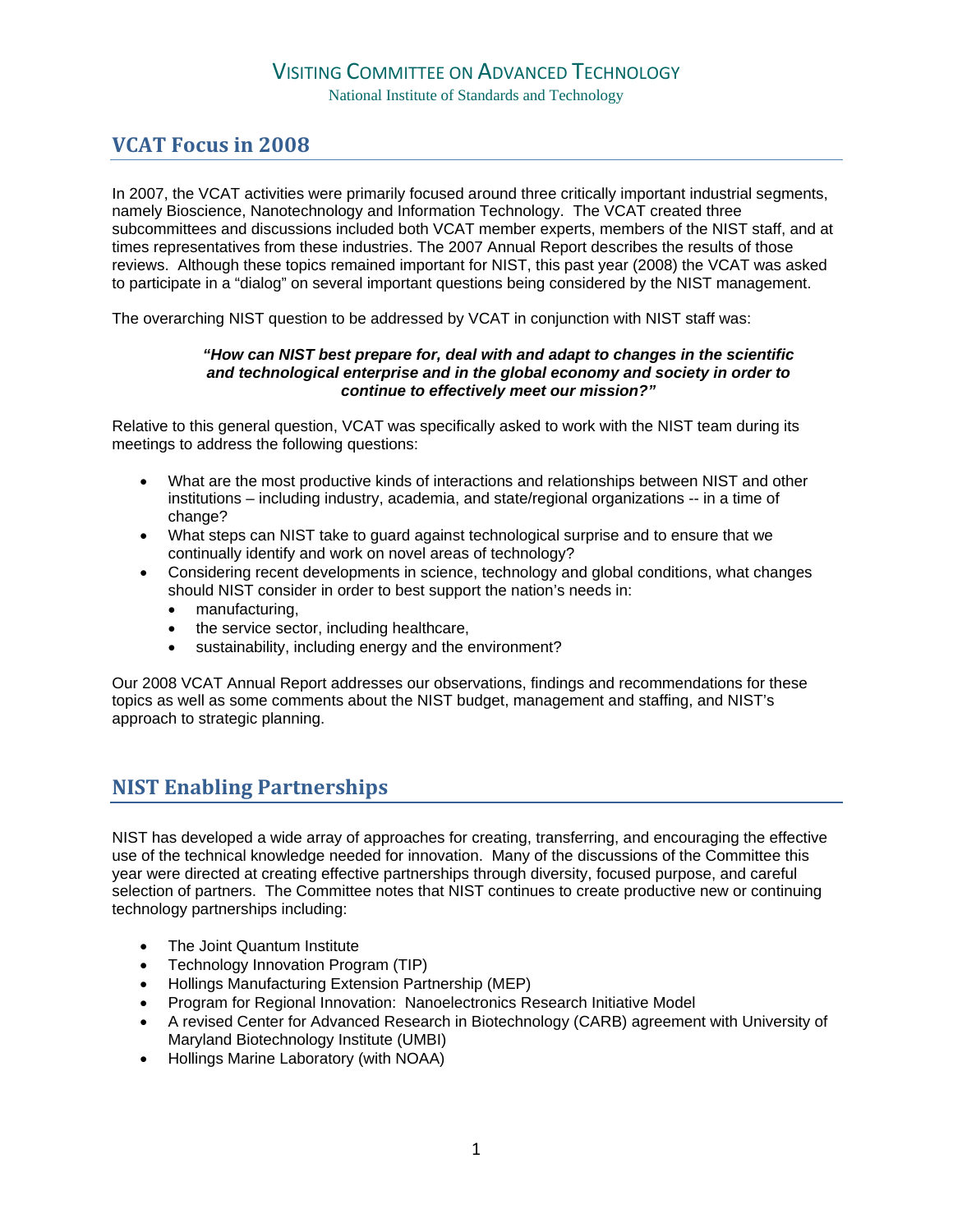National Institute of Standards and Technology

NIST has been lauded by the University of Colorado for its successful and longstanding JILA partnership and by the Semiconductor Research Corporation for its technical and financial contributions to the Nanoelectronics Research Initiative partnership. The Committee encourages NIST to continue this tradition of innovative partnering while being careful not to overextend and to ensure the geographic diversity of its partners (i.e., not be too limited by proximity).

NIST has done a good job of leveraging its 2,800 employees, using resources across the nation. NIST is applauded for its efficient and national level of interactions and use of local, state, regional, and national experts and partners (see Figure 1).



- **Recommendation:** NIST has a highly respected and successful program to bring in researchers to NIST facilities. This has a significant impact on outside organizations learning about NIST and leveraging their internal facilities for the benefit of U.S. industry. We would encourage the management team to also consider the reverse, sending its own resources to industrial facilities. The benefit to the organization is that the individual is able to work with many of his/her peers in industry rather than gaining insight from one individual coming to NIST.
- $\checkmark$  **Recommendation:** Although NIST is highly leveraged with many successful partnerships, it is the general view of VCAT members that the partnerships are often created because of proximity to a NIST facility or based on some other factor. We encourage NIST to seek out the "best" partner (academic, industrial, government) in the country regardless of geography or other association.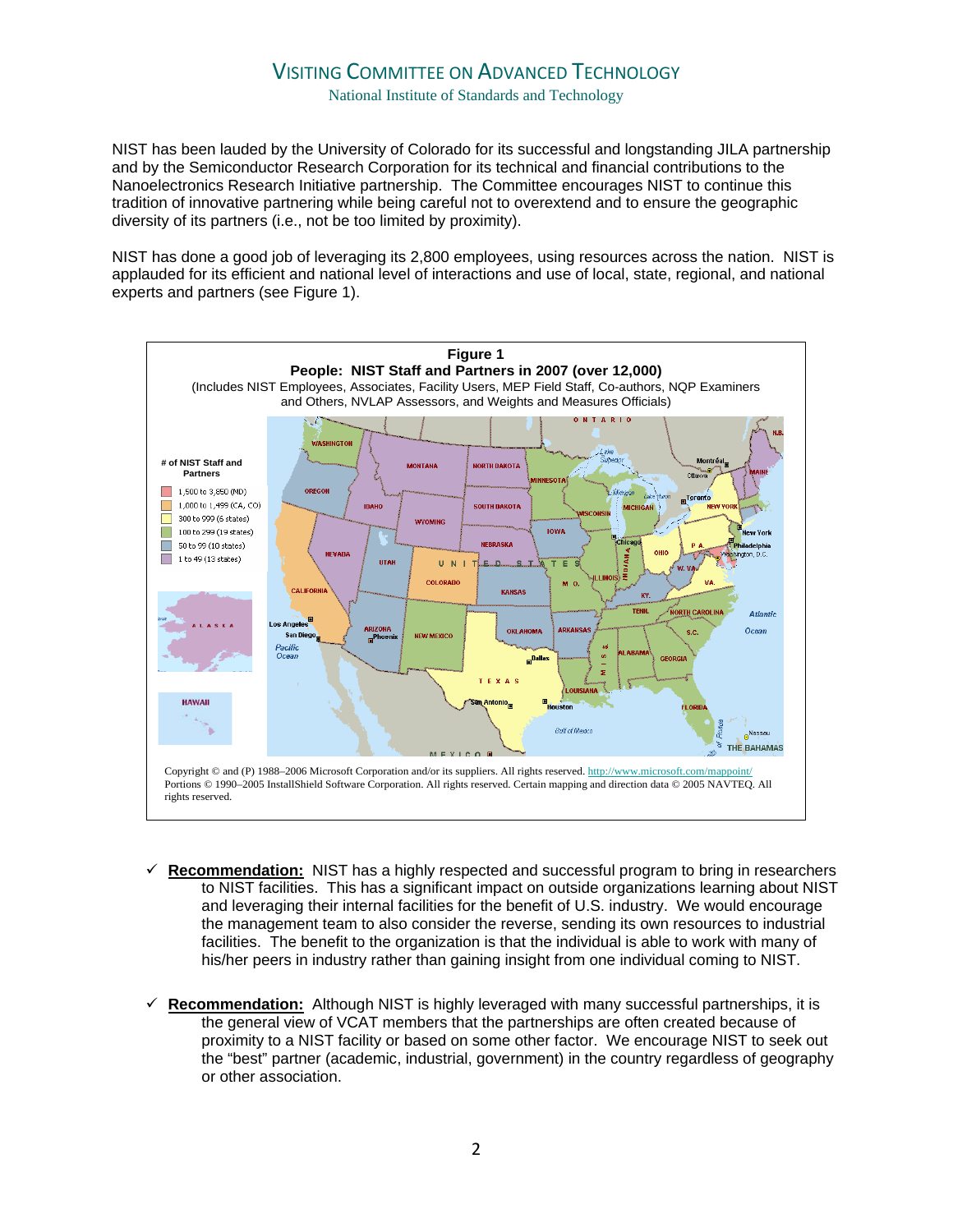National Institute of Standards and Technology

#### **NIST Role in Economic Growth in the United States**

In this time of rapid technological change and economic distress, the VCAT believes that NIST has a very important role to play in the economic well-being of the nation. NIST is the only Federal research agency specifically focused in its mission on promoting U.S. economic competitiveness and that has U.S. industry as its primary stakeholder. NIST strives to provide a comprehensive and highly productive toolkit of products and services in support of technological innovation. It is technological innovation that has been responsible for about half of the growth in U.S. GDP since WW II. The need for economic growth through innovation has never been greater.

Furthermore, NIST provides the framework to perform high quality, accurate measurements which are an essential ingredient for supporting U.S. innovation. NIST is uniquely charged with developing measurement standards to support and promote U.S. competitiveness. NIST also plays a crucial role in helping to develop physical standards and voluntary consensus documentary standards to benefit industry and the work of the Federal government.

NIST's portfolio of products and services include technology research, the development of advanced measurements, the creation of standards, and programs that promote quality, enhance manufacturing efficiency, growth and technological innovation. The NIST Laboratories, Technology Innovation Program, Hollings Manufacturing Extension Partnership, and Baldrige National Quality Program are uniquely positioned to:

- Increase the speed and breadth of economic growth by delivering research results at the cutting edge of technology and providing the tools needed to develop and fully exploit opportunities for new and improved products in manufacturing and service industries
- Increase industrial productivity and lower service costs by attacking some of the largest inefficiencies in the economy from improvements in the quality of most technology sectors in the U.S., from health care to energy efficiency.

The VCAT believes that support for a vibrant NIST is critical to developing and maintaining a stronger economy and a more competitive U.S. industry. Federal support for NIST has been falling relative to U.S. GDP and industry research for many decades (see Figure 2). As technology has become more and more important to the U.S. economy, the federal infrastructural support that NIST provides has been severely challenged for lack of funding.

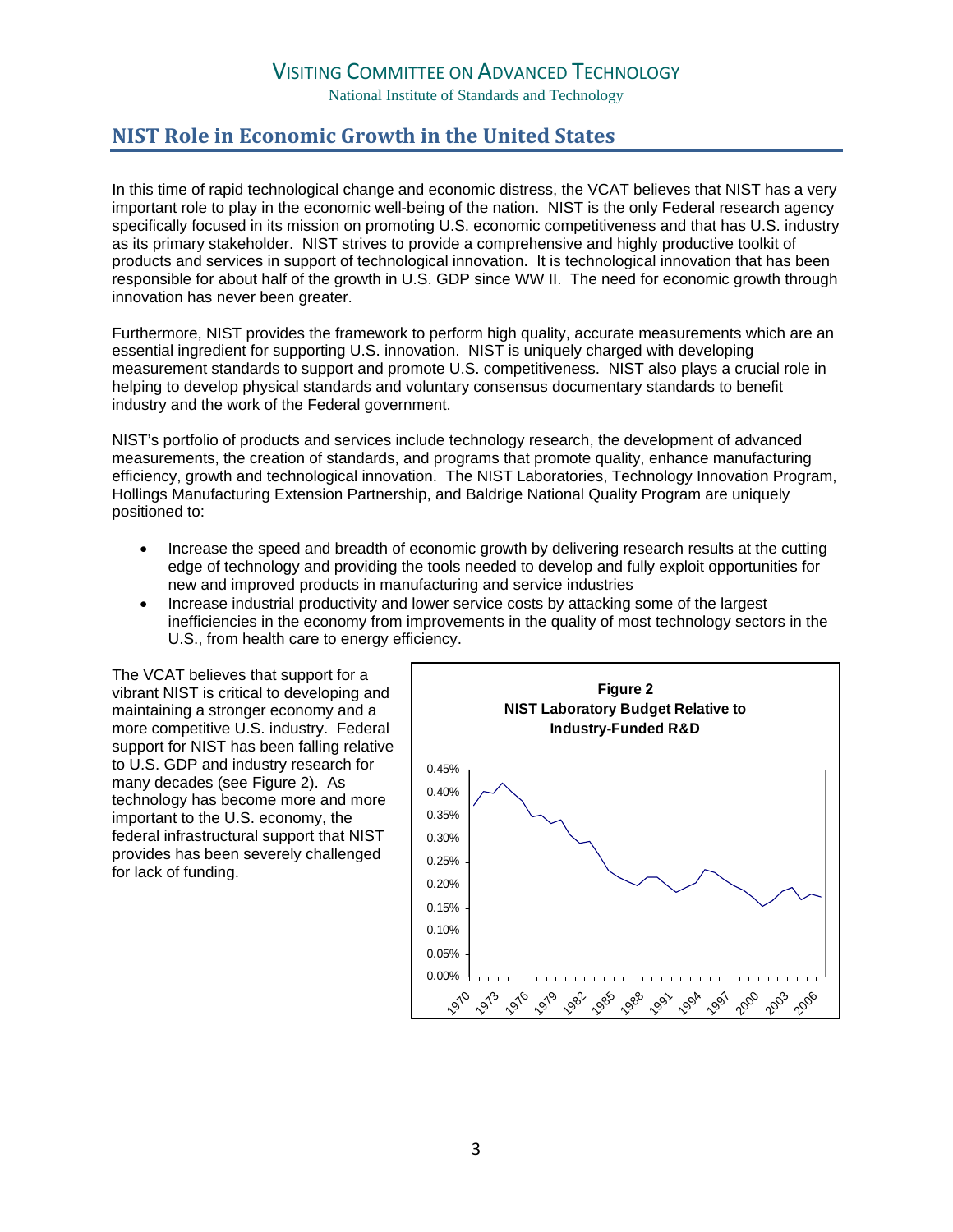National Institute of Standards and Technology

#### **NIST Role in Technological Innovation and Industrial Competitiveness**

The Committee examined the function and impact of many NIST programs. These programs cover a broad spectrum of technologies, industrial segments and NIST services:

• The NIST Laboratories continue to be the premier measurement and standards laboratory in the world with the highest level of expertise. The measurement science performed at NIST is considered by VCAT as "state of the art" in many areas and this provides the foundation to enable many new technical innovations. NIST believes that it is only through measurement that one can see that an innovation is of real value and the level of true contribution. It is only through measurements that an innovation can be understood, improved, and made effective. We, the VCAT, strongly agree with this perspective. The advanced measurements and standards developed by NIST enable innovations to work in the framework of existing technology allowing new products to be commercially successful. The Committee believes that the NIST laboratories are the technical core of the whole agency and researchers are "world class" as evidenced by their awards both nationally and internationally, their publications, and their alliance partnerships.

Their contribution has also been corroborated by economic impact studies to measure the effectiveness of their programs. A selected set of 19 economic studies show an average 44:1 return on investment. While not all programs exhibit the same returns, some exceed this average and indicate the potential value of well-chosen efforts.

- The Technology Innovation Program (TIP) is a new program this year and a significant departure from its predecessor. The new TIP program was formed as part of the America COMPETES Act for the purpose of assisting U.S. businesses and institutions of higher education or other organizations, such as national laboratories and nonprofit research institutions, to support, promote, and accelerate innovation in the United States through high-risk, high-reward research in areas of critical national need. TIP has implemented a system to identify and fund high-risk, high-reward research in areas of critical national need to address societal challenges. We commend TIP's process including the use of the National Academies and the Science and Technology Policy Institute for identifying critical national needs. Their prescient selection of research to support infrastructure monitoring and inspection technologies matches the new Obama Administration's priorities and economic incentive approaches.
- The Hollings Manufacturing Extension Partnership (MEP), which serves approximately 28,000 clients, continues to focus on helping small and medium manufacturers in critical ways during this time of extreme economic duress. MEP programs on both improving the efficiency and growth of manufacturers positively impacts the employment and profitability of this important part of the U.S. economy.
- The Baldrige National Quality Program encourages, educates, and rewards performance excellence in manufacturing, service, education, health care, small business, and nonprofit organizations. This NIST program provides an integrated approach towards delivering everimproving value to customers and stakeholders, which is a key driver of U.S. competitiveness and innovation.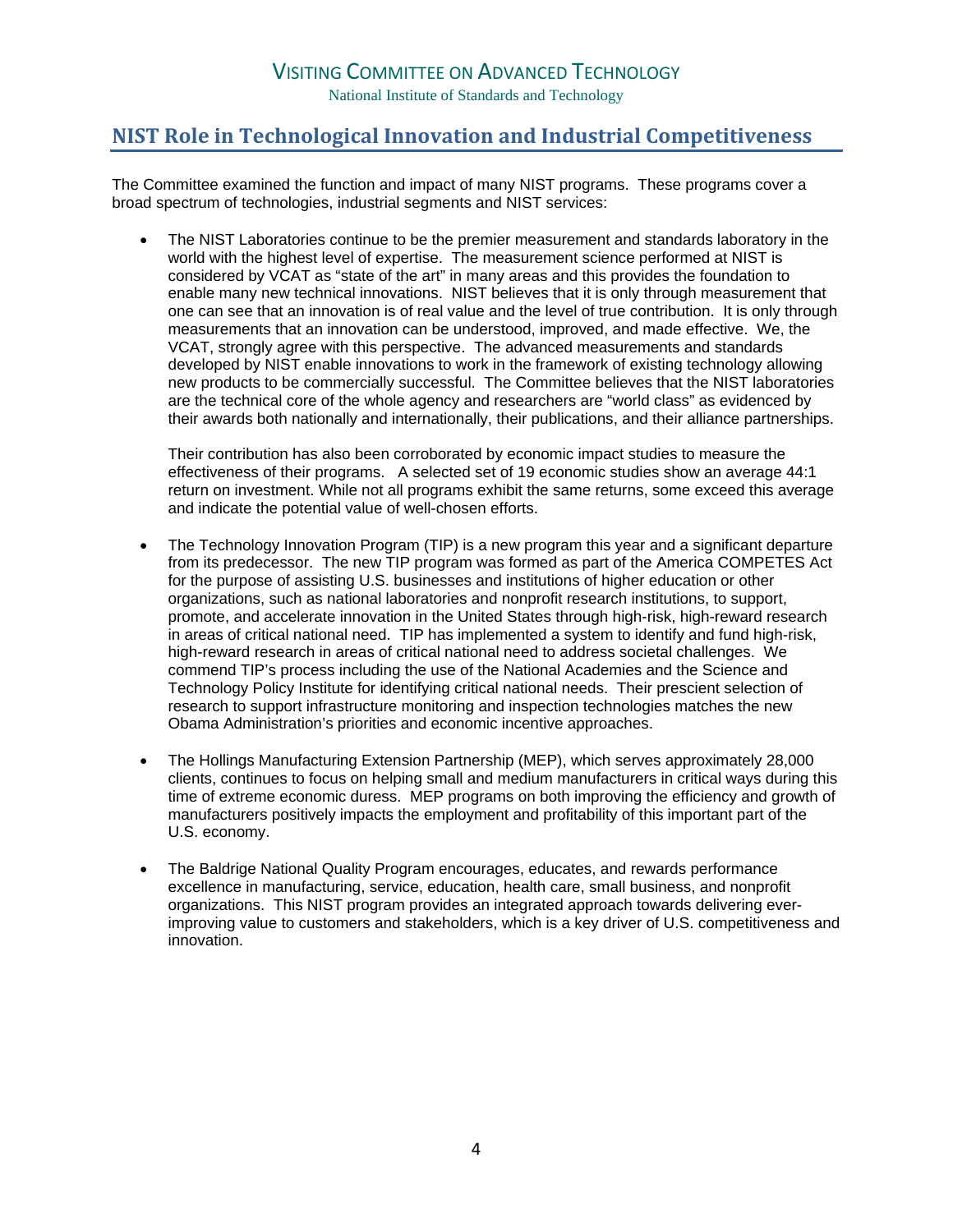National Institute of Standards and Technology

## **NIST Strategic Planning and Performance**

NIST has long participated in planning exercises with industry, federal agencies, measurement science and standards organizations and other stakeholders, and within NIST using economic planning studies. NIST has developed many excellent planning tools in recent years and they have done a good job of annual planning. We observe an ever increasing orientation toward gaining customer and industry segment input for helping to evaluate program priorities. This is fundamental to a good foundation for a

comprehensive strategic plan. The VCAT is pleased to observe the beginnings of good strategic planning processes in various departments and labs. We commend the Deputy Director for embracing the importance of doing strategic planning throughout the organization and we understand that the implementation will take time.

We support the work in 2008 to establish clear priorities for the organization and to evaluate how these priorities fit with the priorities of the new Administration (see Figure 3).

| Figure 3<br><b>NIST Addresses National Priorities</b>     |                                               |            |                           |                      |         |  |  |
|-----------------------------------------------------------|-----------------------------------------------|------------|---------------------------|----------------------|---------|--|--|
|                                                           | <b>Priorities in President Obama's Agenda</b> |            |                           |                      |         |  |  |
| <b>NIST</b><br><b>Investment</b><br><b>Priority Areas</b> | Economy                                       | Technology | Energy and<br>Environment | Homeland<br>Security | Defense |  |  |
| Energy                                                    |                                               |            |                           |                      |         |  |  |
| Environment                                               |                                               |            |                           |                      |         |  |  |
| Manufacturing                                             |                                               |            |                           |                      |         |  |  |
| <b>Health Care</b>                                        |                                               |            |                           |                      |         |  |  |
| Infrastructure                                            |                                               |            |                           |                      |         |  |  |
| Information<br>Technology                                 |                                               |            |                           |                      |         |  |  |

9 **Recommendation:** We encourage NIST management to begin the process to incorporate an Institute-wide integrated vision, to prioritize the industrial segments they will service, identify clearly NIST's core competencies and areas of weakness, and to develop appropriate implementation plans and budgets that are incorporated into a NIST Strategic Plan.

We applaud the efforts of the Director of the Chemical Sciences and Technology Laboratory (CSTL) for his leadership and implementation of a Bioscience plan that provides the foundation for a Bioscience strategic plan. In collaboration with the VCAT Bioscience subcommittee, the CSTL Director organized a process to identify customer and industry segment "critical measurement needs" for bioscience applications. This effort was launched by the recent bioscience international conference that was jointly hosted with UMBI titled, "Accelerating Innovation in 21st Century Biosciences: Identifying the Measurement, Standards, and Technological Challenges." The proceedings from this joint conference will provide an excellent foundation for developing a more comprehensive strategic plan. An initial draft of a document "Measurement Challenges to Innovation in the Biosciences: Critical Roles for NIST" has already been produced. The organization plans to use this to continue its interaction with technology and industry experts to further refine their determination of the most critical needs in Bioscience. We support this approach for NIST program prioritization, given the complexity and breadth of possible bioscience applications and emerging technologies.

9 **Recommendation:** We urge the organization to continue its work on Bioscience strategic planning and to use this excellent work as a model for expanded work throughout the NIST laboratories.

As indicated in the NIST Three-Year Programmatic Plan section, the Committee supports the new investment priorities of Energy, Information Technology, Health Care, Environment, Manufacturing, and Physical Infrastructure. NIST has established these priorities based on urgent, compelling national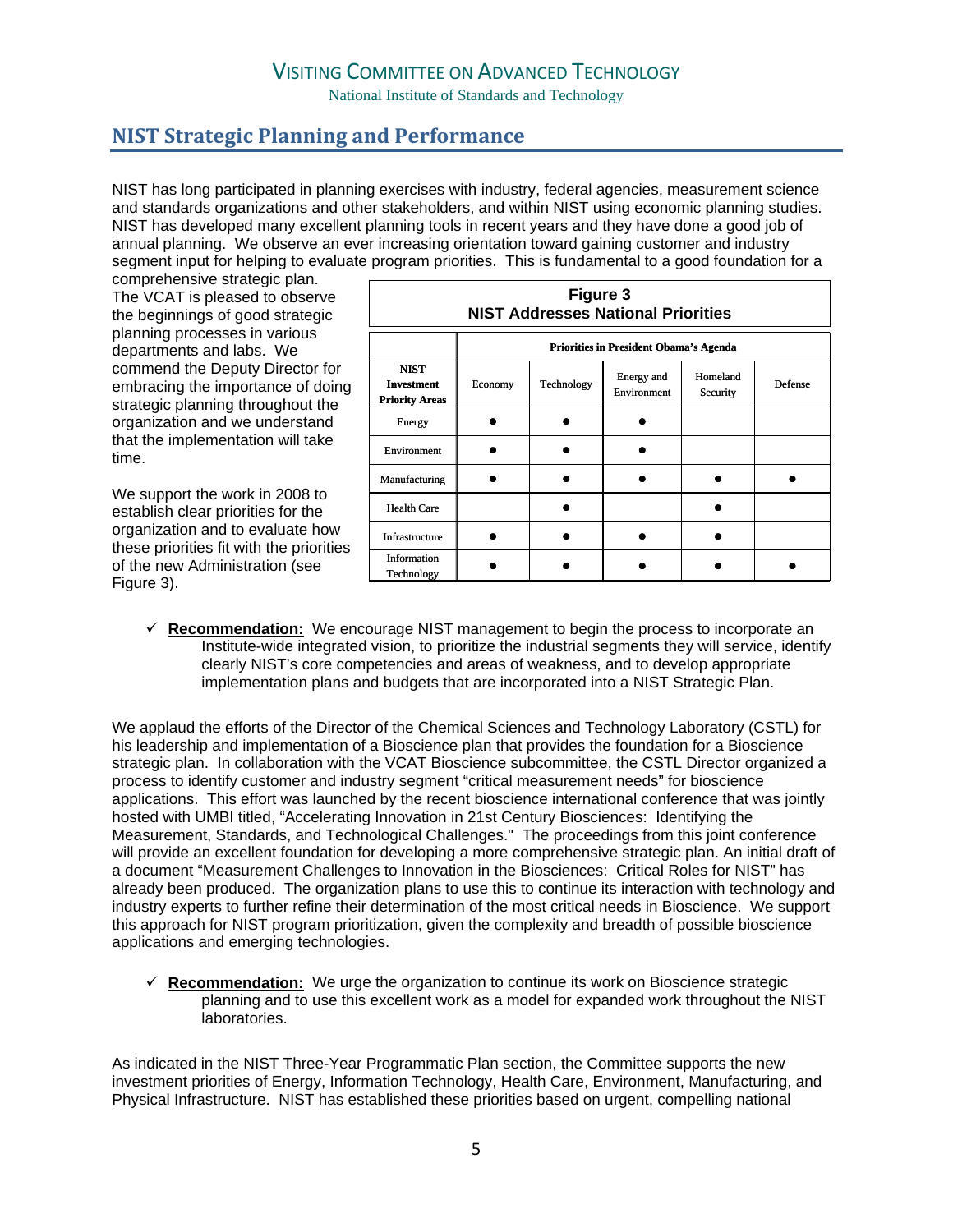National Institute of Standards and Technology

needs; demonstration of a compelling innovation or competitiveness issue; presence of a coordinated national policy focus; and clear alignment with the NIST mission and goals.

9 **Recommendation:** NIST does not have the resource bandwidth or technological expertise to address all of these areas with equal emphasis nor do they have equal potential for contribution in all areas. We recommend that the organization evaluate its competencies in each area; determine its intended role as leader, coordinator, or facilitator; and then develop a plan for each area based on this assessment. We consider this an integral part of a normal strategic and programmatic planning activity.

Specific planning comments for previous areas of prioritization are listed below.

*Bioscience –* The Committee finds that the Bioscience and Health Care planning process was productive, and the VCAT strongly supports NIST's plans to incorporate the International Conference results into a bioscience/health care strategic plan and to discuss their proposed plan extensively with companies in the Bioscience and Health Care sector.

9 **Recommendation:** It should be recognized that Bioscience as it has been discussed represents only one segment of health care. We encourage the organization to expand its strategic thinking and to incorporate other segments, technologies and applications into an overall Health Care Plan. For example, Health care IT is recognized both by the President's priorities and industry issues as a critical priority. NIST has an excellent opportunity to make a major contribution in this area both for technological leadership as well as documentary standards coordination.

*Nanotechnology –* NIST's plan is to understand the measurement challenges and opportunities in a wide variety of energy related nanotechnology areas, such as fuel cells, storage batteries, and photovoltaics. The Committee congratulates NIST on the successful creation of the Center for Nanoscale Science and Technology (CNST) and for bringing coherence to the rapidly growing and multidisciplinary field of nanotechnology. The Committee also strongly supports the nanotechnology environmental health and safety research program that was launched last year. Feedback from external sources has verified the critical importance of this research for enabling nanotechnology to continue to evolve and mature while assuring its safe use. VCAT also endorses the ground-breaking efforts by NIST to facilitate research into and standards for assessing the biological hazards of nanomaterials.

The CNST NanoFab facility has been structured and staffed with the goal of providing broad and diverse nanofabrication capability to external and internal government users. To accomplish this, it is necessary to develop a portfolio of robust processes that can be customized to meet the needs of particular users. We are pleased that the CNST has adopted a "flexible" fabrication structure that is well suited to meet the goal of serving a diverse customer base.

- 9 **Recommendation:** Although the CNST NanoFab facility has nearly doubled its "customer" base in the past year, we encourage the CNST group to continue a vigorous outreach program to external customers.
- $\checkmark$  **Recommendation:** Last year, we encouraged the team working on Nanotechnology environmental health and safety to align with a partner that has toxicology application expertise. NIST has accepted the VCAT's advice to focus on external partnerships to address nanotoxicity issues. To our knowledge, they have not yet completed these partnerships. We encourage them to do so as soon as is practical in order to appropriately leverage resources within NIST.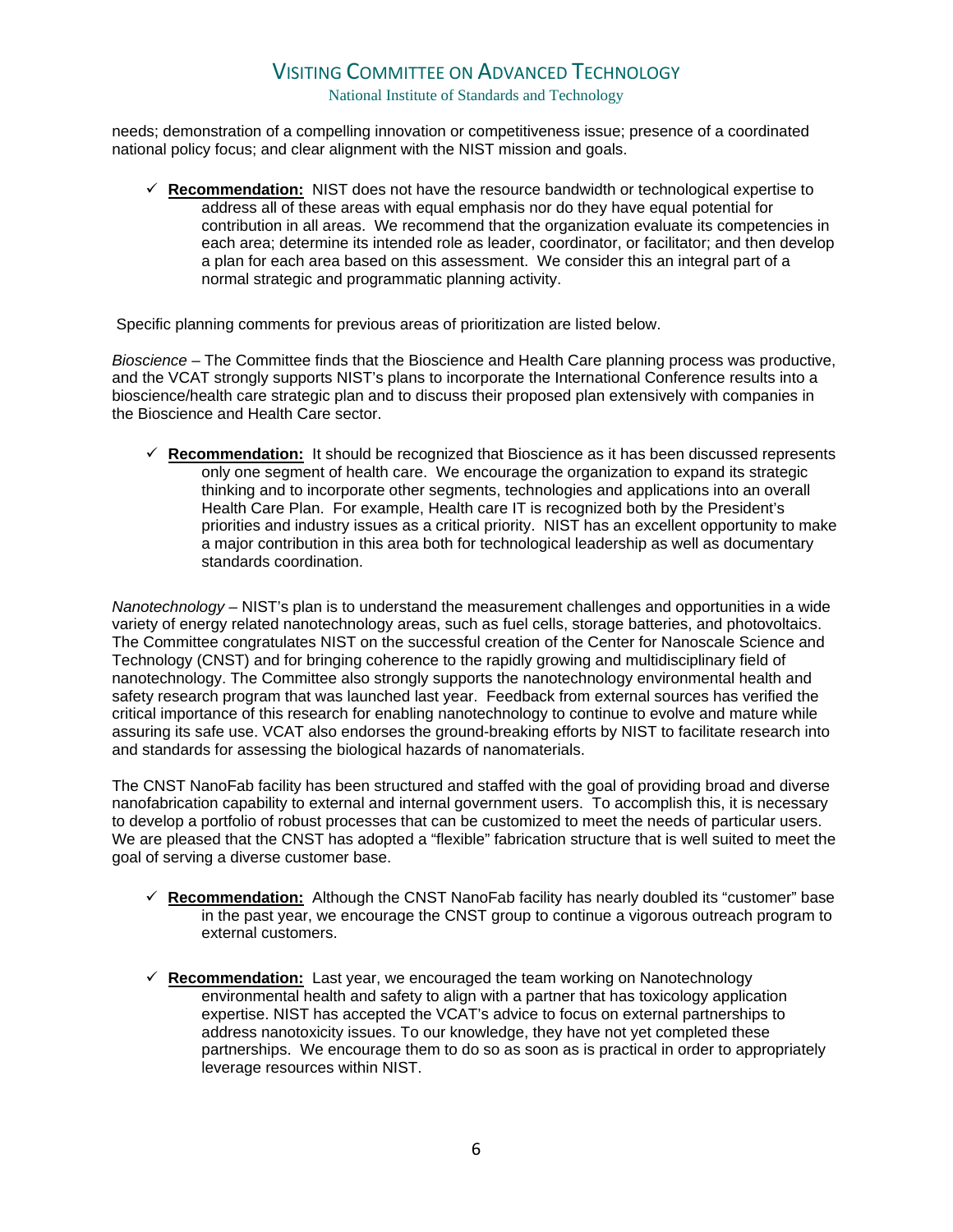National Institute of Standards and Technology

*Information Technology –* NIST has many roles and some mandates in Federal cybersecurity technology and policy, which also affect the broader national information technology infrastructure, and NIST has growing programs in health care information technology. NIST also conducts world-class research in new information technology areas such as quantum measurement, cryptography and communication. It is becoming clear that current standards for digital signatures and communication security are at risk in the face of potential quantum computing developments as well as revealed weaknesses in earlier standards. Cybersecurity and health care information technology are priorities for the new Administration. NIST work is productive and effective in these areas, but is significantly under-resourced for the magnitude of the national needs. The Committee also strongly supports NIST requests for additional resources to support information technology programs.

- 9 **Recommendation:** The Committee encourages NIST to continue its strategic planning efforts in information technology to address the most critical national needs with limited resources and to strengthen its productive interactions with industry and other Federal agencies.
- 9 **Recommendation:** The Committee notes that NIST has key roles in coordinating and in some cases leading the development of documentary standards. These are enablers for assuring the interworking of competitive products and services. The Committee strongly encourages NIST to continue efforts to clarify and define its roles in national and international documentary standards development.

*Manufacturing –* The mission of NIST is "To promote U.S. innovation and industrial competitiveness by advancing measurement science, standards, and technology in ways that enhance economic security and improve our quality of life." The pace by which change is occurring today in our global economy makes one wonder how competitive U.S. industry remains. This rapidly changing environment is an appropriate time to assess "how competitive manufacturing and U.S. industry are in this global economy." To help NIST focus its core competencies in the areas that U.S. industry requires for the future, it is an appropriate time to assemble manufacturing industry representatives and establish a current baseline. NIST, through its collaborative efforts, is in a unique position to assist industry in determining where it needs to apply the most focus to obtain the most benefit.

9 **Recommendation:** Since NIST has established a priority for enabling innovation in U.S. manufacturing, we encourage NIST to establish a benchmark for ways to measure current "competitiveness" in U.S. manufacturing relative to the global industrial environment.

*Facilities –* NIST managers provided the Committee with several convincing examples where critical research has been delayed due to the poor condition of the facilities.

The Committee believes that the funds for maintaining the facilities at NIST are currently inadequate and encourages the Department of Commerce and Congress to increase Safety, Capacity, Maintenance and Major Repairs funds (see Figure 4).

The Committee notes that NIST proactively outsources research as a solution to inadequate facilities. Given the current state of its facilities, the Committee encourages NIST to continue its external collaborations, but in addition to seek support for significant facilities construction, refurbishing and repair.

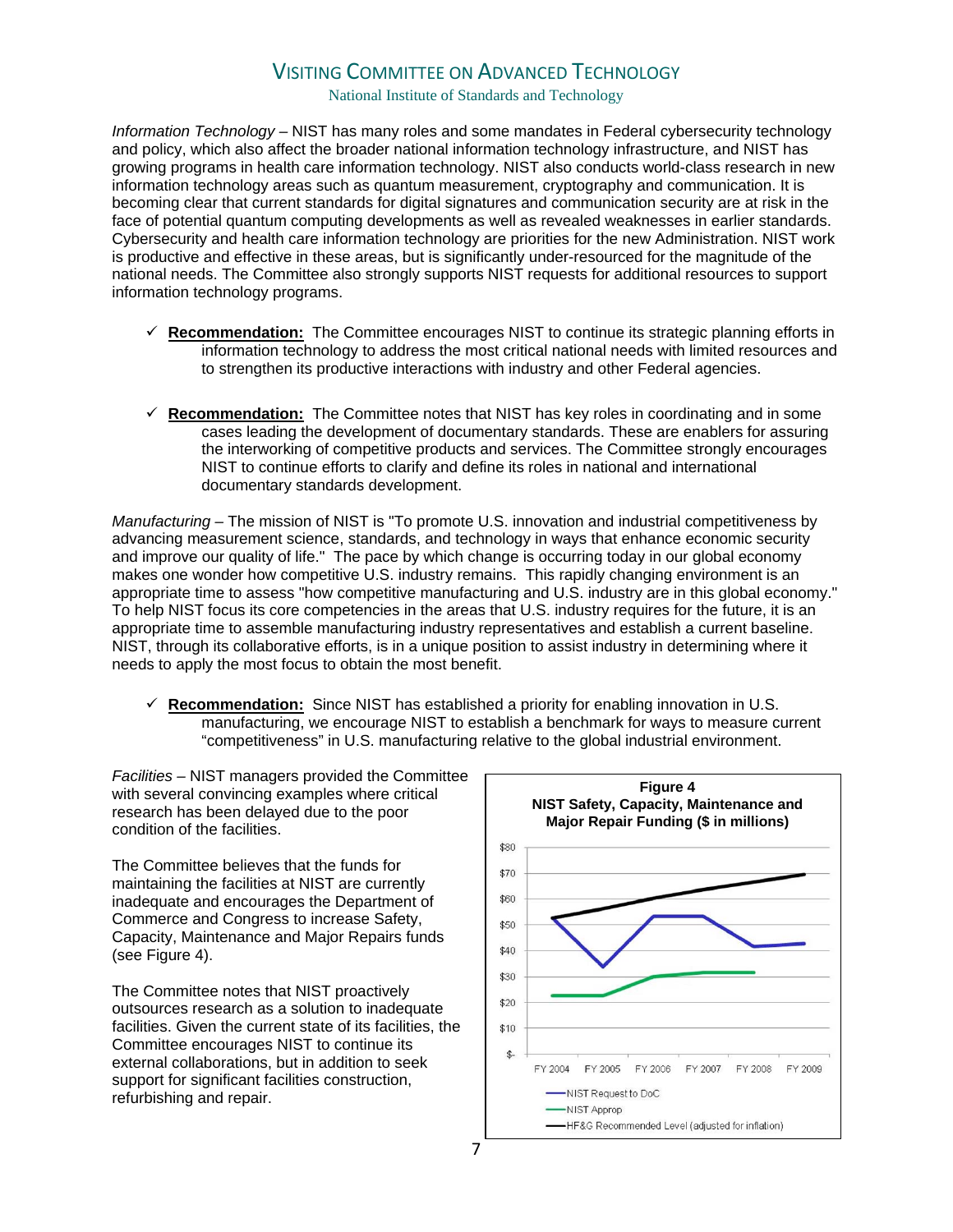National Institute of Standards and Technology

### **NIST ThreeYear Programmatic Plan**

The Committee has read and reviewed the latest draft NIST three-year programmatic plan ("Plan") as of February 3, 2009 and commends NIST management for its preparation. While not intended as a substitute for a strategic plan, the committee finds that the Plan provides useful input to that process and is a very useful vehicle for reporting NIST's near term intentions to VCAT, Congress and the Administration.

The Committee found it important to keep in mind the ongoing programs at NIST while reading about the new ones emphasized in the Plan. Perhaps a brief programmatic view of NIST (i.e., "NIST at a Glance") would aid readers less familiar with the full scope of ongoing NIST programs.

The Committee was struck by the wide range of roles played by NIST. It is a facilitator responding to business needs; it is a leader, pursuing programs in anticipation of need or in response to Administration or Congressional mandates; and it is a coordinator of standards and standards-related development in intra-governmental and multi-stakeholder environments. Broader appreciation for this dynamic range of roles might increase the effectiveness and impact of NIST's work.

NIST has an important role in catalyzing both the domestic and international competitiveness of America's businesses. The Committee found it helpful in reading and discussing the Plan to keep in mind the international aspects of NIST's work.

The Committee strongly supports the priorities outlined in the Plan. They are broad in scope and the Committee found it valuable to recall that the effectiveness of the NIST programs depends on NIST's careful choice of specific work to pursue in each priority area.

The Committee also recognizes the centrality of measurement and standards in the NIST portfolio of activities and would like to emphasize the enabling power of NIST's basic research projects and the necessity for the associated infrastructure required for its support.

In considering the new areas of focus outlined in the Plan, the Committee believes it will be very helpful for NIST to review and evaluate the skills that will be needed to carry out the Plan, especially in the new areas of focus. Such a review will inform NIST planning with regard to full-time employees, visiting staff, and partnership or collaboration plans.

In summary, the Committee concurs with the three-year programmatic plan and encourages NIST management to pursue further development of a longer-term strategic plan to provide a framework for organizational evolution, and selection and prioritization of its work.

#### **NIST Management, Leadership and Staffing**

The Committee finds that the recent frequent changes in leadership at NIST have produced significant strain in the management, long-term planning and implementation of important programs.

From the founding of NIST in 1901 (then NBS) to 1990, the average tenure of the Presidentiallyappointed NIST Director was approximately 11 years. From the year 2001 until present, the average tenure of the Presidentially-appointed NIST Director has been approximately 2.5 years. Since 2000, the tenures of Presidentially-appointed NIST Directors have been interrupted by relatively lengthy tenures of Acting NIST Directors, with those Acting tenures averaging about one year. Since 2000, the Acting Directors have been NIST Deputy Directors (members of the civil service, not politically appointed). For various reasons, each of the Acting Directors basically lost his or her job at the conclusion of the Acting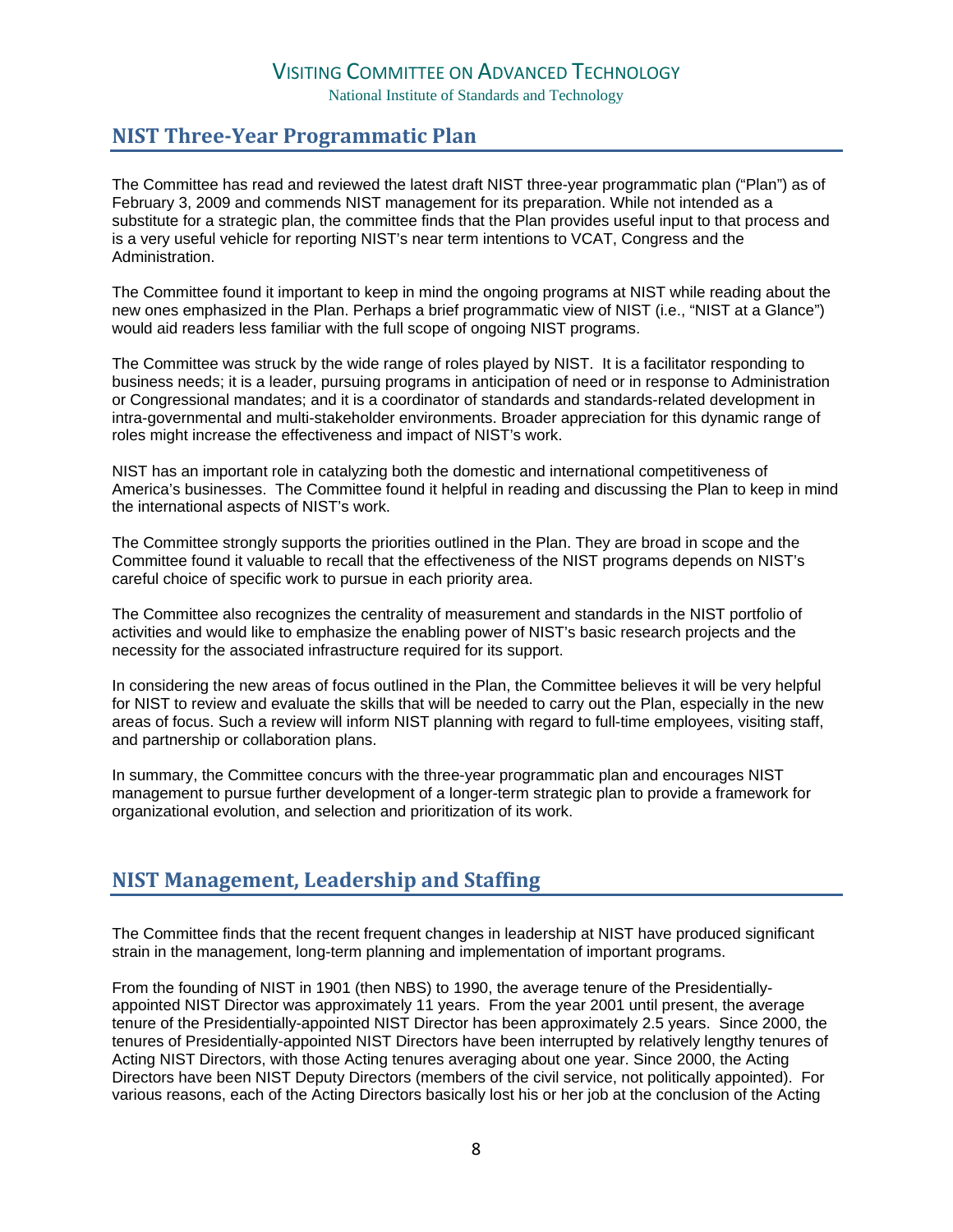National Institute of Standards and Technology

tenure. Since 2000, if both the tenures of the Presidentially-appointed and Acting NIST Directors are averaged together, the average tenure has been approximately 1.5 years. Such a short tenure – either for the Presidentially-appointed Director or for the Acting Director – makes it very difficult for the Director to establish and implement strategic directions for the organization.

The Committee recommends that the Department of Commerce and Congress help define a more stable approach to key NIST leadership positions. We commend the NIST Deputy Director, Dr. Pat Gallagher, for establishing an organizational structure that is more conducive to this stability and for his proactive behavior in seeking out VCAT input on important issues recognized by NIST as priorities.

### **NIST Budget**

NIST management once again faced the difficult challenge in 2008 to accomplish their goals and commitments under the budget pressure of a "Continuing Resolution Budget". We applaud the team for maintaining a strong positive spirit and a "can do" attitude throughout this difficult year. The VCAT is encouraged that the America COMPETES Act, intended to double the NIST budget in ten years remains a goal priority. We should emphasize, however, that a budget that doubles in ten years represents only approximately 7% per year increase. This growth is not enough beyond inflation to produce significant technological advances in new programs.

9 **Recommendation:** We believe that NIST has achieved major accomplishments both in standards activities and in technological innovation given its constrained budget. However, even with a budget-doubling plan, we encourage NIST staff to leverage its resources through very proactive partnering in coming years, especially in areas where it does not have internal competencies. We are satisfied that NIST staff recognizes the importance of this and assume that they will make it an even greater part of their ongoing activities in the coming years. In addition, we encourage the NIST management to be proactive in deciding what programs should NOT be continued (sunset planning) based on changing need, lack of progress, or insufficient critical mass to achieve goals.

### **Safety at NIST**

Although the NIST management and employees have been safety conscious with numerous training programs for laboratory safety, it is evident from the Plutonium incident this past year that safety is not uniformly pervasive throughout the organization. The VCAT commends the NIST management for its aggressive approach to addressing this problem, including its transparency in communication of its findings, the creation of a Blue Ribbon Panel and its cooperation with the Nuclear Regulatory Commission investigation team. Because there were many panels and experts assembled to investigate this safety incident, the VCAT did not see any utility in conducting its own study. However, it did provide input for identifying expertise and membership of the panels.

The Committee members commend NIST for its renewed focus on safety. We strongly concur with Dr. Gallagher's acknowledgement of the central role that leadership plays in integrating safety into the organization, as well as his recognition of the many benefits associated with becoming a high performance safety organization. We commend the NIST leadership for reacting quickly to the recent safety incident and also strongly encourage it to expand on the planned actions to increase safety consciousness within the culture of the laboratories. In recent discussions, the leadership planned a safety benchmarking exercise of comparable government and private laboratories. This is an excellent first step.